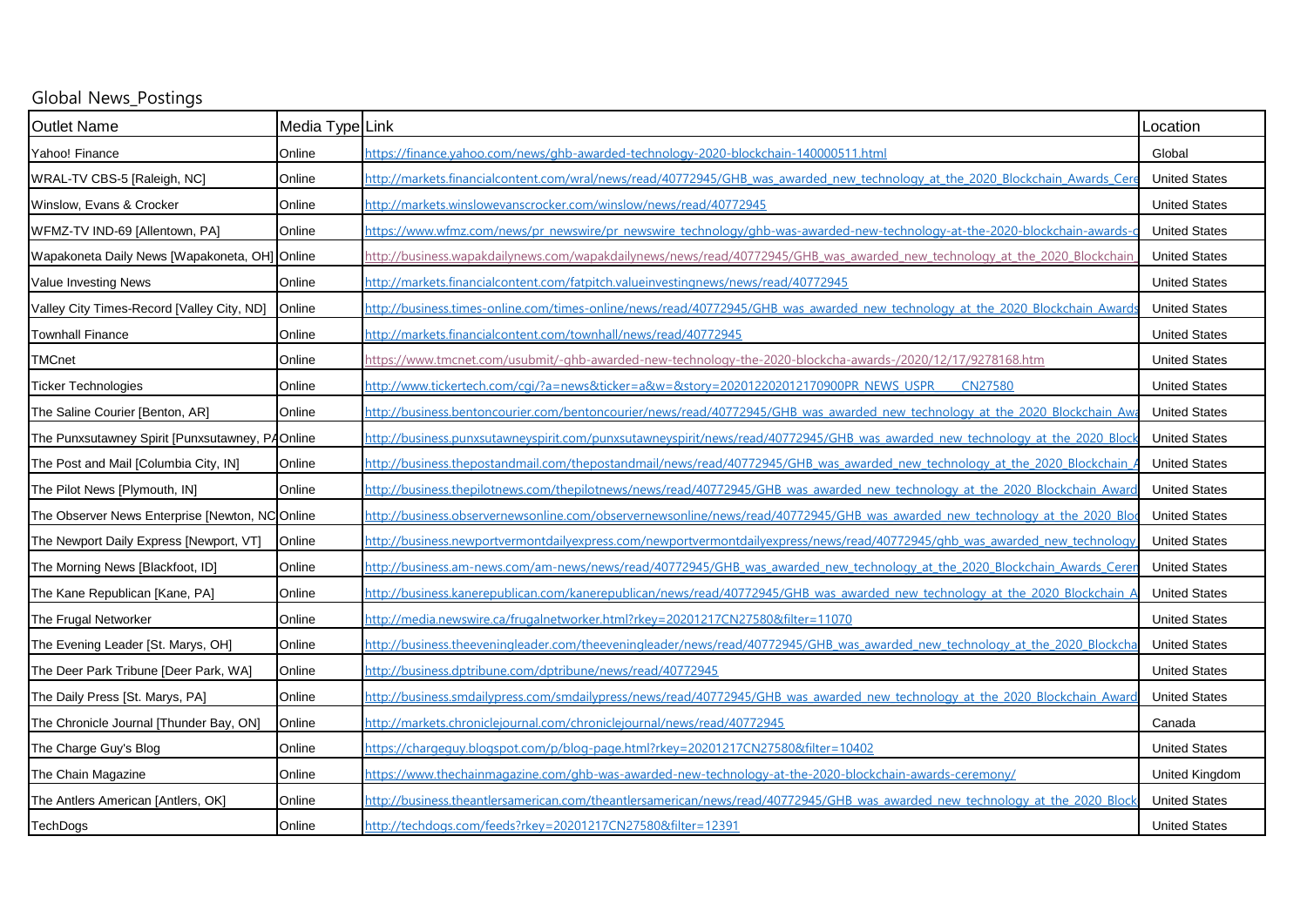| <b>Tech Social Net</b>                            | Online | http://techsocialnet.com/pages/technews?rkey=20201217CN27580&filter=8843                                                         | <b>United States</b> |
|---------------------------------------------------|--------|----------------------------------------------------------------------------------------------------------------------------------|----------------------|
| Tech Inside Out                                   | Online | https://www.techinsideout.co/tech-releases/?rkey=20201217CN27580&filter=21681                                                    | Global               |
| <b>Tamar Securities</b>                           | Online | http://markets.financialcontent.com/tamarsecurities/news/read/40772945                                                           | <b>United States</b> |
| Sweetwater Reporter [Sweetwater, TX]              | Online | http://business.sweetwaterreporter.com/sweetwaterreporter/news/read/40772945/GHB was awarded new technology at the 2020 Bloc     | <b>United States</b> |
| Support for Stepdads                              | Online | https://supportforstepdads.com/pr-newswire/?rkey=20201217CN27580&filter=5933                                                     | <b>United States</b> |
| Starkville Daily News [Starkville, MS]            | Online | http://business.starkvilledailynews.com/starkvilledailynews/news/read/40772945/GHB was awarded new technology at the 2020 Blockd | <b>United States</b> |
| Spoke                                             | Online | https://www.spoke.com/press_releases/5fdb673f38f3abfada00c501                                                                    | <b>United States</b> |
| Skipah's Realm - Divorced father speaking hOnline |        | http://skipahsrealm.com/skipahs-newsfeed/?rkey=20201217CN27580&filter=96                                                         | <b>United States</b> |
| <b>Roseman Solutions</b>                          | Online | https://www.rosemansolutions.com/wordpress/pr-newswire/?rkey=20201217CN27580&filter=10387                                        | <b>United States</b> |
| Rockford Register Star [Rockford, IL]             | Online | http://markets.financialcontent.com/gatehouse.rrstar/news/read/40772945/GHB was awarded new technology at the 2020 Blockchain    | <b>United States</b> |
| Ridgway Record [Ridgway, PA]                      | Online | http://business.ridgwayrecord.com/ridgwayrecord/news/read/40772945/GHB was awarded new technology at the 2020 Blockchain Aw      | <b>United States</b> |
| <b>PR Newswire Asia</b>                           | Online | https://en.prnasia.com/releases/global/ghb-was-awarded-new-technology-at-the-2020-blockchain-awards-ceremony-303317.shtml        | Mainland China       |
| Poteau Daily News [Poteau, OK]                    | Online | http://business.poteaudailynews.com/poteaudailynews/news/read/40772945/GHB was awarded new technology at the 2020 Blockchai      | <b>United States</b> |
| Pittsburgh Post-Gazette [Pittsburgh, PA]          | Online | http://markets.post-gazette.com/postgazette/news/read/40772945                                                                   | <b>United States</b> |
| One News Page Unites States Edition               | Online | http://www.onenewspage.us/prnewswire.php?rkey=20201217CN27580&filter=4884                                                        | <b>United States</b> |
| One News Page Global Edition                      | Online | http://www.onenewspage.com/prnewswire.php?rkey=20201217CN27580&filter=3968                                                       | Global               |
| Oklahoman [Oklahoma City, OK]                     | Online | http://stocks.newsok.com/newsok/news/read/40772945/GHB was awarded new technology at the 2020 Blockchain Awards Ceremony         | <b>United States</b> |
| <b>Next Wave Group</b>                            | Online | https://www.nextwavegroup.com/news?rkey=20201217CN27580&filter=11189                                                             | <b>United States</b> |
| NEXT Blockchain                                   | Online | http://media.newswire.ca/nextdocumentary.html?rkey=20201217CN27580&filter=14849                                                  | <b>United States</b> |
| NewsBlaze US                                      | Online | https://newsblaze.com/pr-newswire/?rkey=20201217CN27580&filter=12684                                                             | <b>United States</b> |
| myMotherLode.com [Sonora, CA]                     | Online | http://money.mymotherlode.com/clarkebroadcasting.mymotherlode/news/read/40772945                                                 | <b>United States</b> |
| My Silly Little Gang                              | Online | http://mysillylittlegang.com/prnewswire/?rkey=20201217CN27580&filter=951                                                         | <b>United States</b> |
| Minyanville                                       | Online | http://finance.minyanville.com/minyanville/news/read/40772945                                                                    | <b>United States</b> |
| Minster Community Post [Minster, OH]              | Online | http://business.minstercommunitypost.com/minstercommunitypost/news/read/40772945/GHB was awarded new technology at the 20        | <b>United States</b> |
| Martha Cisneros                                   | Online | http://media.newswire.ca/marthacisneros.html?rkey=20201217CN27580&filter=16702                                                   | <b>United States</b> |
| MarketWatch                                       | Online | http://www.marketwatch.com/press-release/ghb-was-awarded-new-technology-at-the-2020-blockchain-awards-ceremony-2020-12-17        | <b>United States</b> |
| Manhattanweek                                     | Online | http://manhattanweek.com/?page_id=1950&rkey=20201217CN27580&filter=11340                                                         | <b>United States</b> |
| Mammoth Times [Mammoth Lakes, CA]                 | Online | http://business.mammothtimes.com/mammothtimes/news/read/40772945/GHB was awarded new technology at the 2020 Blockchain           | <b>United States</b> |
| Malvern Daily Record [Malvern, AR]                | Online | http://business.malvern-online.com/malvern-online/news/read/40772945/GHB was awarded new technology at the 2020 Blockchain A     | <b>United States</b> |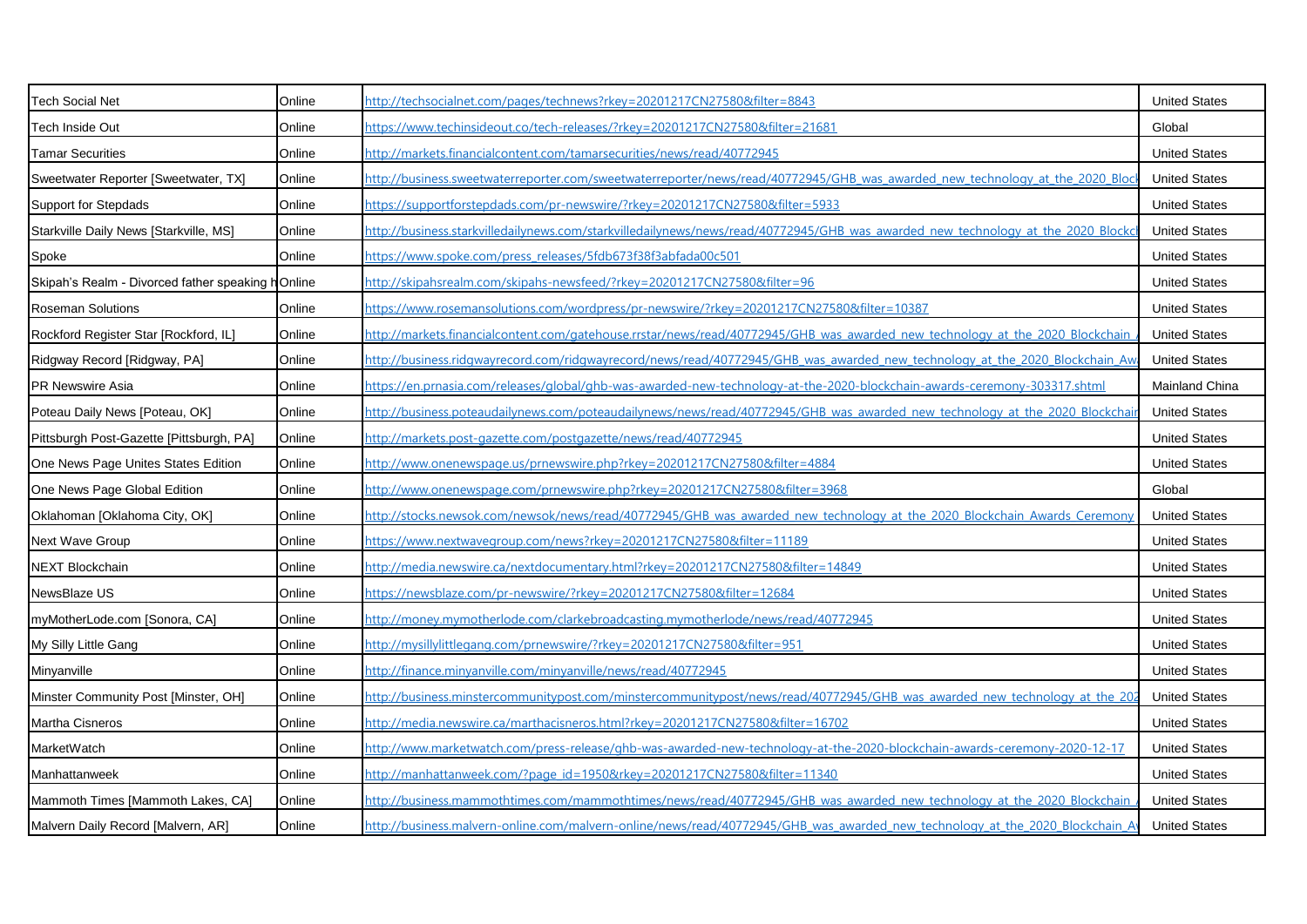| Magazines Today                              | Online | http://www.magazinestoday.co.nz/pr-newswire/?rkey=20201217CN27580&filter=5718                                                  | Global                |
|----------------------------------------------|--------|--------------------------------------------------------------------------------------------------------------------------------|-----------------------|
| Latin Trade                                  | Online | https://latintrade.com/press-releases/?rkey=20201217CN27580&filter=15602                                                       | <b>United States</b>  |
| Latin Business Today                         | Online | <u>https://latinbusinesstoday.com/pr-newswire/?rkey=20201217CN27580&amp;filter=11813</u>                                       | <b>United States</b>  |
| Inyo Register [Bishop, CA]                   | Online | nttp://business.inyoregister.com/inyoregister/news/read/40772945/GHB was awarded new technology at the 2020 Blockchain Awards  | <b>United States</b>  |
| <b>Invertir USA</b>                          | Online | https://invertirusa.com/entertainment-media-news/?rkey=20201217CN27580&filter=15947                                            | <b>United States</b>  |
| <b>IBTimes</b>                               | Online | http://markets.financialcontent.com/ibtimes/news/read/40772945                                                                 | <b>United States</b>  |
| <b>IABC Nashville</b>                        | Online | http://nashville.iabc.com/newsfeed/?rkey=20201217CN27580&filter=18774                                                          | <b>United States</b>  |
| <b>Great American Financial Resources</b>    | Online | http://markets.financialcontent.com/gafri/news/read/40772945/GHB was awarded new technology at the 2020 Blockchain Awards Cerr | <b>United States</b>  |
| <b>Gateway News Source</b>                   | Online | http://www.gatewaynewssource.com/pr-news/?rkey=20201217CN27580&filter=10587                                                    | <b>United States</b>  |
| Franklin Credit Management                   | Online | http://markets.financialcontent.com/franklincredit/news/read/40772945                                                          | <b>United States</b>  |
| <b>Forefront Media News</b>                  | Online | https://media.newswire.ca/forefrontmedianews.html?rkey=20201217CN27580&filter=20509                                            | <b>United States</b>  |
| FinancialContent - PR Newswire               | Online | https://markets.financialcontent.com/prnews.pressrelease/news/read/40772945/ghb was awarded new technology at the 2020 blockch | <b>United States</b>  |
| <b>Fat Pitch Financials</b>                  | Online | http://quotes.fatpitchfinancials.com/fatpitch.financials/news/read/40772945                                                    | <b>United States</b>  |
| Dow Theory Letters                           | Online | http://markets.financialcontent.com/dowtheoryletters/news/read/40772945                                                        | <b>United States</b>  |
| <b>Digital Conqurer</b>                      | Online | https://digitalcongurer.com/prnewswire/technology/?rkey=20201217CN27580&filter=3833                                            | Global                |
| Decatur Daily Democrat [Decatur, IN]         | Online | http://business.decaturdailydemocrat.com/decaturdailydemocrat/news/read/40772945/GHB was awarded new technology at the 2020    | <b>United States</b>  |
| Daily Times Leader [West Point, MS]          | Online | http://business.dailytimesleader.com/dailytimesleader/news/read/40772945/GHB was awarded new technology at the 2020 Blockchain | <b>United States</b>  |
| Daily Penny Alerts                           | Online | http://markets.financialcontent.com/dailypennyalerts/news/read/40772945                                                        | <b>United States</b>  |
| Daily Herald [Chicago, IL]                   | Online | http://finance.dailyherald.com/dailyherald/news/read/40772945/GHB was awarded new technology at the 2020 Blockchain Awards Cer | <b>United States</b>  |
| Cryptocurrency Market UK                     | Online | https://www.cryptocurrencymarket.uk/p/latest-crypto-news?rkey=20201217CN27580&filter=16470                                     | <b>United Kingdom</b> |
| <b>Cryptocurrency Hardwallet</b>             | Online | https://www.cryptocurrencyhardwarewallet.co.uk/cryptocurrency-news-bitcoin-blockchain?rkey=20201217CN27580&filter=16644        | <b>United Kingdom</b> |
| Buffalo News [Buffalo, NY]                   | Online | http://markets.buffalonews.com/buffnews/news/read/40772945/GHB was awarded new technology at the 2020 Blockchain Awards Ce     | <b>United States</b>  |
| Borger News Herald [Borger, TX]              | Online | http://business.borgernewsherald.com/borgernewsherald/news/read/40772945                                                       | <b>United States</b>  |
| Big Spring Herald [Big Spring, TX]           | Online | http://business.bigspringherald.com/bigspringherald/news/read/40772945/GHB was awarded new technology at the 2020 Blockchain   | <b>United States</b>  |
| <b>BETSOL</b>                                | Online | https://betsol.com/technology-industry-news/?rkey=20201217CN27580&filter=7196                                                  | <b>United States</b>  |
| Benzinga                                     | Online | https://www.benzinga.com/pressreleases/20/12/n18834270/ghb-was-awarded-new-technology-at-the-2020-blockchain-awards-ceremor    | <b>United States</b>  |
| <b>Benefit Plans Administrative Services</b> | Online | http://markets.financialcontent.com/bpas/news/read/40772945                                                                    | <b>United States</b>  |
| <b>Bankless Times</b>                        | Online | https://www.banklesstimes.com/pr-newswire/?rkey=20201217CN27580&filter=15171                                                   | Canada                |
| <b>Axcess News</b>                           | Online | https://axcessnews.com/pr-newswire/?rkey=20201217CN27580&filter=12685                                                          | <b>United States</b>  |